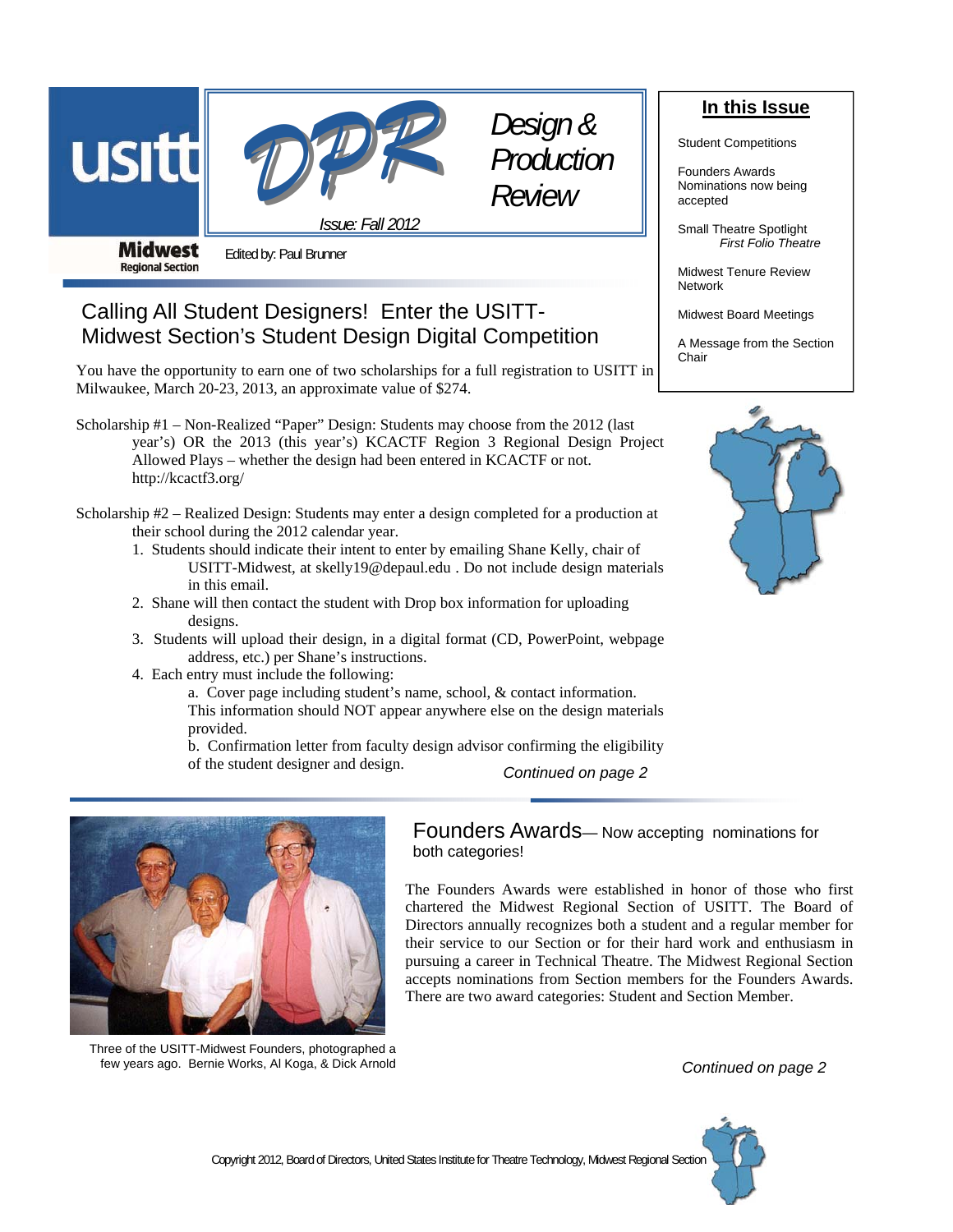### *Design Competition, Cont. from Pg*

 c. One-page Concept Statement. Original scripts should include a brief synopsis.

d. Digital design portfolio for the project that must be organized to be self-explanatory containing those elements that clearly communicate the design, such as: research, analyses, drafting, renderings, and/ or other materials developed for the design.



Realized designs should include representative production photos.

Winners will be selected by a blind jury of the Midwest Section Board of Directors.

Shane Kelly will be the only one who knows the names and schools of the entrants and he will not be voting on the scholarship recipients.

For more complete information, in the flyer, contact Shane Kelly at skelly19@depaul.edu.

 **MMDC—**is the Midwest Mechanical Design Competition. Look for an announcement on how to register for the annual event hosted by the University of Illinois. Details to come!

### *Founders Awards, continued*

#### 1) Student Award

Active Section members may nominate students to receive a monetary award of not less than \$300.00 and a one year Membership in the Section. Students may be either High School Seniors or College Undergraduates. The criteria for nomination are: active in the High School or College Technical Theatre program, and intent to pursue a career in Technical Theatre or related field.

Student nominees will be expected to: provide the Founders Award Committee with a current resume, and write a brief statement of their goals in Technical Theatre. Students who are nominated need not be a current member of the Section.

#### 2) Section Member Award

Active Section members may nominate one of their fellows for this award. The award consists of a plaque briefly detailing the member's contributions to the Midwest Regional Section and a Lifetime membership in the Section. Nominations must be made and seconded by current active members. Criteria for nomination are: active member of the Section, outstanding contributions to the Section in the form of participation, growth of the Section, and service to the Section and assistance in achievement of Section goals.

How to Nominate?

Student Award: Fill out the nomination form completely and return to:

Thomas V. Korder

USITT Midwest Awards Committee Chair

500 South Goodwin Ave.

Urbana, IL 61801

by e-mail to: kordertv@illinois.edu

The committee will contact the nominee requesting the criteria information listed above.

Nomination form: *midwest.usitt.org* 

Section Member Award: Fill out the nomination form completely, secure a second for your nomination and mail, fax or e-mail as above.

Multiple nominations for the same Section member will be considered as seconded.

Nomination Deadline

All nominations must be received by November 15, 2012. Awards will be presented at the Midwest

Section meeting at the USITT Conference and Stage Expo in March at 8:00 AM local time.

Thank you, Thomas Korder

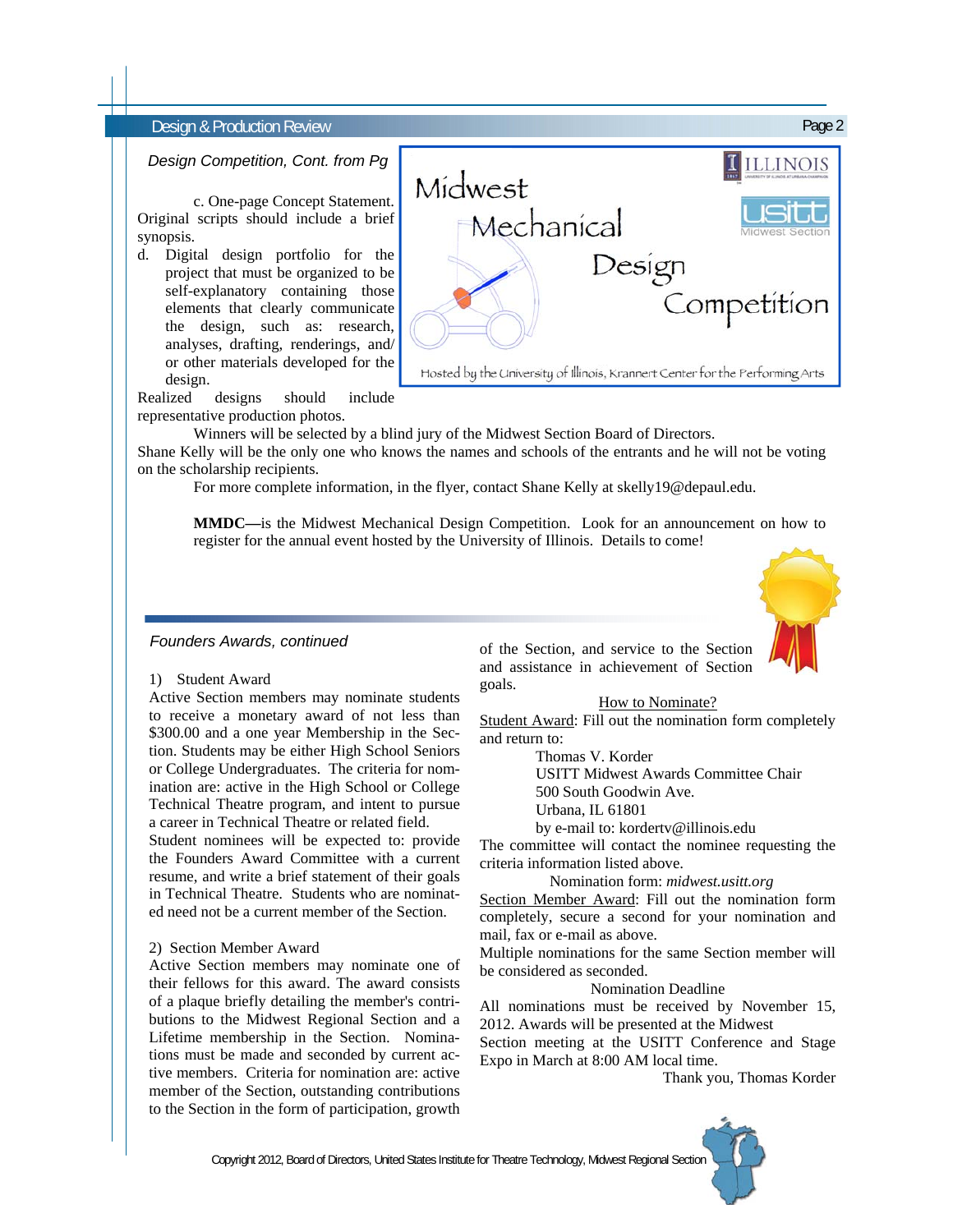## Small Theatre Spotlight—First Folio By Michael McNamara, Purdue University

Founded in 1996 in Oak Brook, IL as First Folio Shakespeare Festival by David Rice and Alison Vesely, the company changed their name in 2008 to First Folio Theatre to better reflect the full breadth of works that they were offering, which includes classic works by writers such as Oscar Wilde, Noël Coward, Edgar Allan Poe, P.G. Wodehouse, and Eugene O'Neill. Their facilities include two spaces within Mayslake Hall, a 90-year -old mansion owned by the Dupage County Forest Preserve including a 127-seat space in the Great Hall and an 80-seat space in the formal library. In addition, the company also utilizes a 400-seat outdoor theater.

To date, First Folio has produced more than 40 mainstage productions including five world premieres and five Chicago premieres. Their outdoor summer productions have included *Richard III, The Tempest, A Midsummer Night's Dream, The Taming of the Shrew*, *Romeo and Juliet, Much Ado About Nothing, Macbeth, As You Like It, Antigone, Twelfth Night, The Comedy of Errors* and *Hamlet*. In their indoor space the shows we have produced include *The Importance of Being Earnest, Private Lives, A Connecticut Yankee, Angel Street, A Design for Living, A Moon for the Misbegotten,* the Chicago premieres of *Unnecessary Farce, Jeeves Takes a Bow, Jeeves Intervenes*, *Jeeves in Bloom,* and *The Passion of Dracula*, and the world premieres of *The Madness of Edgar Allan Poe: A Love Story, Will Rogers: An American Original, The Castle of Otranto, Fooling Buddha* and *Searching for Peabody's Tomb.* 

In addition, they are currently in their 16th year of school touring, offering five educational touring shows and an artist-in-residence program. The touring shows include *Meet Master Shakespeare*, designed for grade school aged children; *Shakespeare's Warring and Wooing,*  designed for middle and high schools; *The Fifty-Minute Midsummer Night's Dream,* geared towards high school students; and their newest show, *Edgar Allan Poe and the Tell-Tale Heart*. During the past 16 school years, the company has given over 250 performances at more than 100 Illinois schools and reached more than 125,000 students.

The theatre is located at Mayslake



60523. Their offices are located at 146 Juliet Ct, Clarendon Hills, IL 60514 (630) 986-8067 firstfolio@firstfolio.org www.firstfolio.org

## DePaul's University awaits completion of new facilities

Below, and on page 6, see photos and renderings for a new theatre facility for The Theatre School at DePaul University's. When do we get a tour?

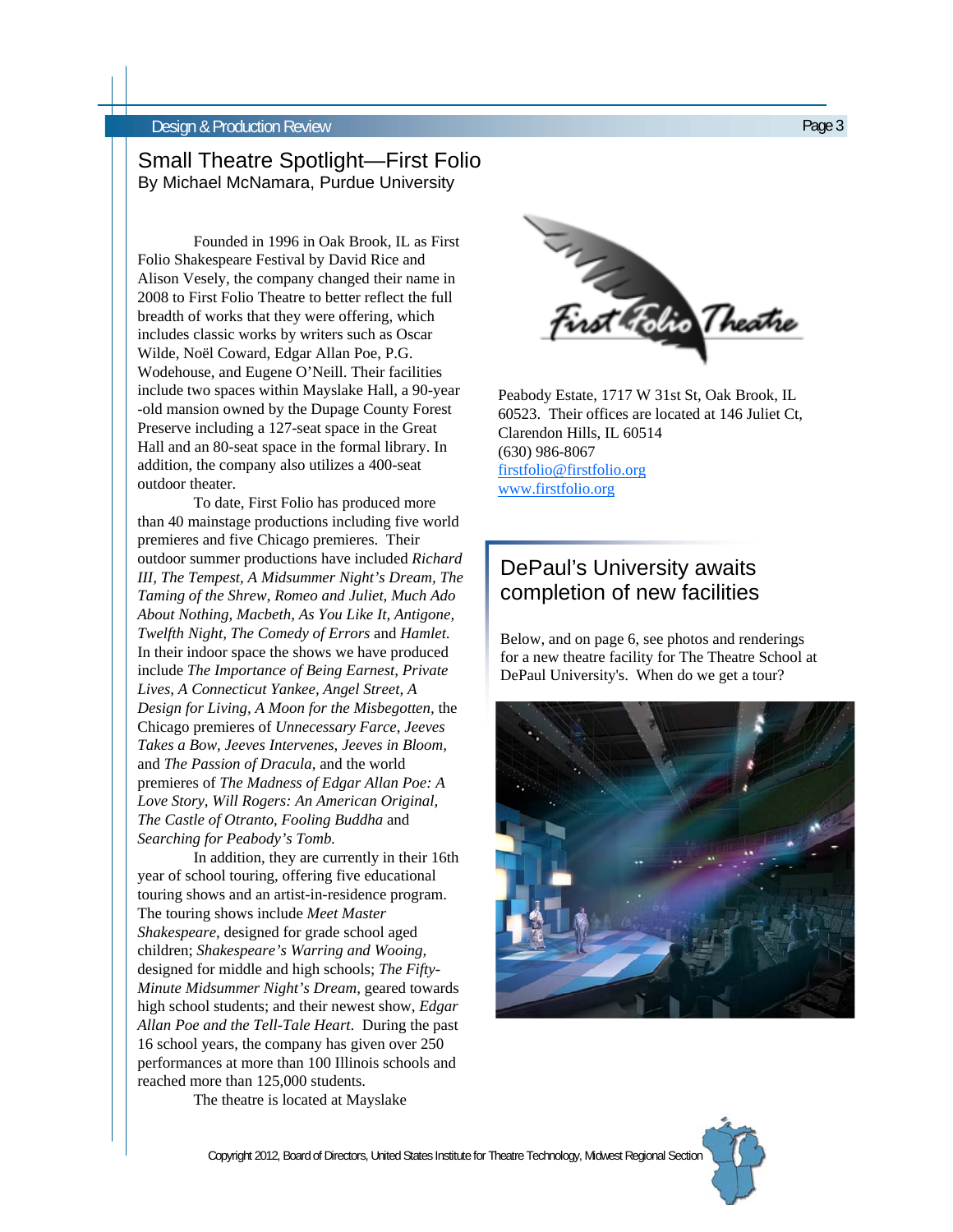### **Design & Production Review Page 4** and the production Review Page 4

## 'Tis the Tenure Season

By M.C. Friedrich, Michigan Technological University

 Faculty in academic theatre are well acquainted with this time of year – promotion and tenure season. All tenure-track faculty reach a mandatory review a few years into their career at their college or university, when they achieve tenure or are terminated. Yes, it is all or nothing. It is a long and arduous process involving years of preparation and in the final year, assessment at many levels in the process. One of the early assessments that year is from knowledgeable persons outside the university in which the tenure-track professor works. Even in my own department tenure-track faculty are finalizing their portfolios for that all-important next step, the external peer review.

 The tenure-track faculty member supplies a list of people they believe can fairly assess their work, their department committee adds more names, and their department chair chooses who to ask to review the portfolio. The letters written by external reviewers are a vital foundation for the remainder of the tenure process. These letters are referred to by the department committee, the department chair, the college committee, the college dean, the university provost, the university president, and the state higher education governing board. To put it lightly, this is a big deal. To an only slightly lesser degree, tenured associate professors wishing to be promoted to "full" professor must go through a similar process still providing names of possible external reviewers.

 As a service to the USITT-Midwest Section, we have created the new Tenure Review Network: http://www.usittmidwest.org/tenure, a resource list of tenured faculty at the associate professor or "full" professor rank and industry professionals (nonacademic), people willing to be these external reviewers. Faculty applying for tenure and/or promotion, their department chairs, and their deans may refer to this list as an immediate network of colleagues for the promotion and tenure review process.

 Are you getting ready to go up for tenure? Please use this list to assist you. Are you getting ready to go up for "full" professor? Please use this list, also.

 The network is in active use already. This past summer I was an external reviewer for someone in the Midwest Section area whose department chair found me from the network. As chair of my department's promotion and tenure committee I included names from this network for a colleague's

external review list.

 This Tenure Review Network is in its infancy. If you are willing to be a part of this network, please send the following information to: M.C. Friedrich at mcfriedr@mtu.edu:

- Name
- Rank (associate professor, professor, industry professional)
- College, University, Company, or Freelance
- Disciplines which you are qualified to review (may include sub-specialties, ie. Lighting opera)
- Email address
- School/business mailing address
- 50-word bio or link to one (optional) Any questions regarding this may be directed to M.C. Friedrich. mcfriedr@mtu.edu

### Section Board Meetings Held By: David Leugs, secretary of USITT-Midwest, Calvin College

 The board of directors of the Midwest section by rule needs to meet three times each year. Due to the pressures of the school year and the regional professional theatre season, the board usually finds the best times to meet are at the regional section meeting at the annual conference in March and twice in the summer. This past summer saw two meetings hosted by Shane Kelly at the Theatre School at DePaul University, one in June and one in August.

 At the June meeting, Kathleen Donnelly's final meeting as regional chair, the board looked back at the year just completed and tied up some loose ends. Each standing committee was given opportunity to report on their past activities and provide a preview of coming attractions in the new year. This meeting also marked the first time "GoToMeeting" was employed to allow some members to attend "virtually" when their work schedules would not allow them to be present in person. Although there is no substitute for meeting together in the same room, this technology shows great potential for future meetings. In fact, at the August meeting, it allowed the establishment of a quorum, an important detail to have in place, especially when anything needs to be put to a vote!

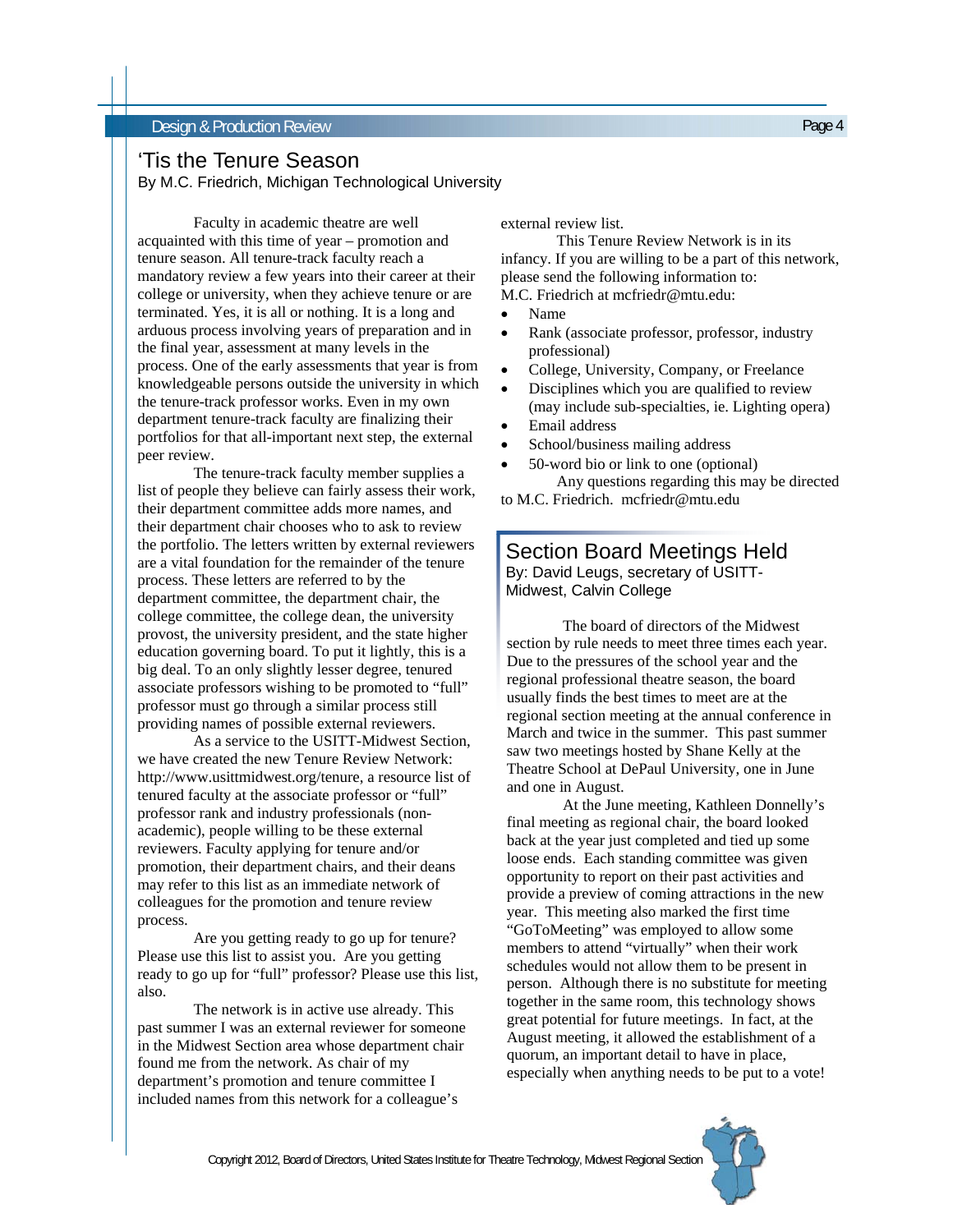### USITT-Midwest Section Board Meetings Held, *continued*

 The August meeting marked a transition in leadership, as Shane Kelly took over as regional chair. Chair Kelly took the opportunity to lay out some goals for his tenure, and urged the board to continue to do the things it already does well, while looking for ways to work better by working smarter, and in all we do, to remember that the section members are the most important cog in the section wheel. Budgets and programming were also approved for the coming year, as well as the donation of a \$100 memorial gift in the name of long-time regional section member and board member Alan Stalmah, who passed away recently.

 The board spent a good deal of time at the August meeting discussing the annual conference in March 2013 in Milwaukee. As this conference will take place in our section, members from the region will necessarily be involved with both the planning for and eventual hosting of USITT members from all over the world. In short, we are gearing up to host a great conference in March!

See you in Milwaukee!

## A Message from the USITT-Midwest Chair, By: Shane Kelly, DePaul University

I'm pleased to welcome you to what is going to be an excellent year in USITT Midwest Regional Section. As you know the year will be topped off with Milwaukee hosting The National Conference and Stage Expo in March, which gives us a great opportunity to showcase the vibrant theatre and entertainment industry that we are all a part of here in the Midwest Section. I'm sure that we will show our colleagues from across the country that beer, brats, and Midwestern hospitality will set the stage for an enjoyable, educational, and transformative conference. There have been and will be several calls for volunteers and assistance as we prepare for the conference, and I encourage you to embrace these ways to support the conference. For those of you who interact with students, please encourage them to apply for the student volunteer program as a great way to make attending the conference more affordable while contributing to the success of the conference.

On a more local level, the Midwest section will be continuing to sponsor and present Tech Olympics and Tech Challenge events at the local high school theatre festivals and KCACTF regional conference. We will also be conducting student design competitions again this year with a mechanical design competition coming in spring and a new twist on the aesthetic design competition, taking place now. The aesthetic design competition will be a digital competition, with two scholarships to the national conference being awarded. The deadline for submission is November 10, so if you or someone you know is interested, please contact me.

 Our programming slate is a bit lighter this year, due to the conference, but we had a really

informative and enjoyable event at American Players Theatre at the beginning of October and we are currently working on planning our second event of the year—look for information soon. Another goal in pulling back the programming slate for the year is to explore some possible changes for future programming. Our goal with programming has always been to host events that are educational for members with a variety of interests and experiences while also creating great networking opportunities. That goal isn't changing, but given the demands on our members' time and current economic climate, we are looking into different ways to present programming that may be more efficient and might take advantage of the technology available to us. If you have any ideas for programming events you'd like to see or if you'd like to host an event, please contact me or Vice-Chair for Programming, Kirk Starks.

 My goals for the Midwest Regional Section this year include serving all of our members professionals, educators, and students—in having a professional community that benefits them, that they contribute to and are proud to be a part of. As members of the USITT Midwest Regional Section, we should use our skills, network, and technological resources to support each other and create a community of collaborators across Illinois, Indiana, Michigan and Wisconsin.

I hope this season will be a productive and fulfilling one for you and your collaborators.

Shane

Copyright 2012, Board of Directors, United States Institute for Theatre Technology, Midwest Regional Section